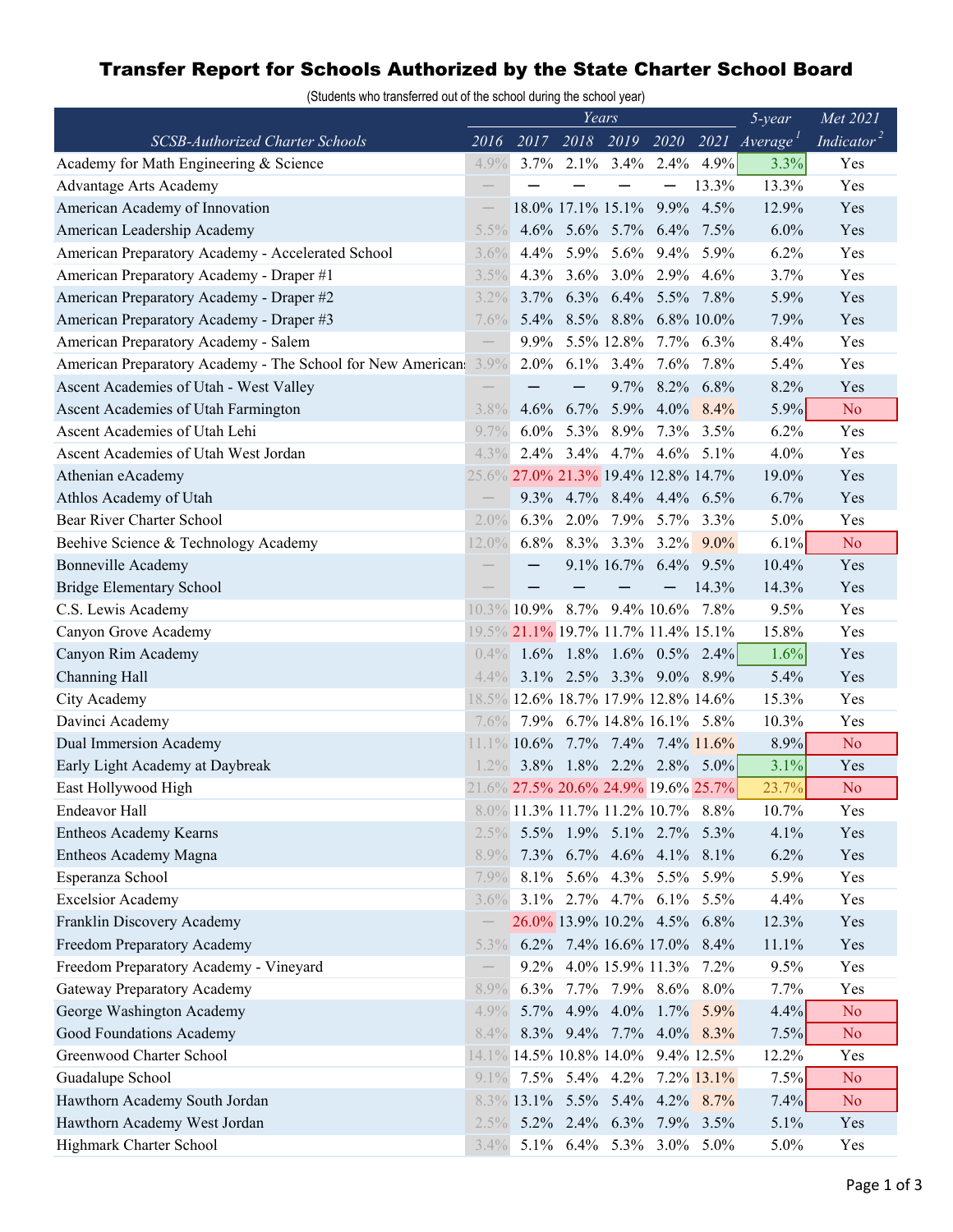|                                                                | Years<br>$5$ -year |         |   |                                         |   |                          |                             | Met 2021               |
|----------------------------------------------------------------|--------------------|---------|---|-----------------------------------------|---|--------------------------|-----------------------------|------------------------|
| <b>SCSB-Authorized Charter Schools</b>                         | 2016               | 2017    |   |                                         |   |                          | 2018 2019 2020 2021 Average | Indicator <sup>2</sup> |
| Ignite Entrepreneurship Academy                                |                    |         |   | 14.8% 9.8% 11.0%                        |   |                          | 11.9%                       | Yes                    |
| Itineris Early College High                                    | 8.8%               |         |   | $6.6\%$ 10.7% $6.1\%$ 5.9% 10.9%        |   |                          | $8.0\%$                     | N <sub>o</sub>         |
| Jefferson Academy                                              | $4.2\%$            |         |   | 5.0% 5.9% 5.8% 4.3% 4.1%                |   |                          | 5.0%                        | Yes                    |
| John Hancock Charter School                                    | 1.2%               |         |   | 5.4% 3.5% 4.3% 3.5% 6.5%                |   |                          | 4.6%                        | Yes                    |
| Karl G. Maeser Preparatory Academy                             | 2.8%               |         |   | 4.4% 3.8% 3.6% 4.7% 5.6%                |   |                          | 4.4%                        | Yes                    |
| Lakeview Academy                                               | $3.8\%$            |         |   | $2.6\%$ $2.5\%$ $2.8\%$ $2.7\%$ $3.8\%$ |   |                          | 2.9%                        | Yes                    |
| Leadership Academy of Utah                                     |                    |         |   | 12.7% 18.5% 10.3% 8.2%                  |   |                          | 12.4%                       | Yes                    |
| Leadership Learning Academy                                    | 7.7%               |         |   | 6.2% 6.5% 6.3% 3.5% 8.1%                |   |                          | 6.1%                        | N <sub>o</sub>         |
| Leadership Learning Academy - Ogden                            |                    |         |   | 21.3% 22.5% 9.3% 15.4%                  |   |                          | 17.1%                       | N <sub>o</sub>         |
| Legacy Preparatory Academy                                     | $4.0\%$            |         |   | 4.1% 2.6% 3.1% 3.5% $9.6\%$             |   |                          | 4.6%                        | N <sub>o</sub>         |
| Lincoln Academy                                                | $4.7\%$            |         |   | 2.8% 3.3% 11.6% 8.3% 5.7%               |   |                          | 6.3%                        | Yes                    |
| Lumen Scholar Institute                                        |                    |         |   | 13.0% 18.3% 16.0% 17.0% 14.8% 16.3%     |   |                          | 16.5%                       | Yes                    |
| Mana Academy Charter School                                    |                    |         |   | 16.1% 11.5% 16.3% 9.2% 7.8% 8.4%        |   |                          | 10.6%                       | Yes                    |
| Maria Montessori Academy                                       | $5.4\%$            |         |   | 7.1% 6.0% 10.2% 16.6% 7.2%              |   |                          | 9.4%                        | Yes                    |
| Merit College Preparatory Academy                              | 10.4%              |         |   | 9.2% 13.8% 11.2% 6.6% 8.2%              |   |                          | 9.8%                        | Yes                    |
| Moab Charter School                                            | $1.9\%$            |         |   | 4.4% 10.0% 19.8% 3.0% 11.2%             |   |                          | 9.7%                        | N <sub>o</sub>         |
| Monticello Academy                                             | $3.6\%$            |         |   | 6.5% 6.4% 7.0% 5.4% 9.9%                |   |                          | 7.0%                        | N <sub>o</sub>         |
| Monticello Academy West Point                                  |                    |         |   |                                         | — | 18.0%                    | 18.0%                       | Yes                    |
| Mountain Heights Academy                                       |                    |         |   | 17.0% 18.9% 20.1% 21.1% 22.2% 19.6%     |   |                          | 20.4%                       | Yes                    |
| Mountain Sunrise Academy                                       |                    |         |   |                                         |   | 16.9%                    | 16.9%                       | Yes                    |
| Mountain View Montessori                                       |                    |         |   | 15.7% 15.7% 15.3% 14.9% 5.5% 18.1%      |   |                          | 13.9%                       | N <sub>o</sub>         |
| Mountain West Montessori Academy                               | $6.3\%$            |         |   | 8.5% 4.9% 5.9% 4.9% 10.9%               |   |                          | 7.0%                        | N <sub>o</sub>         |
| Mountainville Academy                                          | $5.2\%$            |         |   | 5.6% 5.4% 4.8% 2.6% 6.5%                |   |                          | 5.0%                        | Yes                    |
| Navigator Pointe Academy                                       | 2.2%               |         |   | $1.7\%$ 1.6% 1.9% 3.0% 2.5%             |   |                          | 2.1%                        | Yes                    |
| No. UT. Acad. for Math Engineering & Science                   | 5.5%               | $4.4\%$ |   | $2.1\%$ 3.5% 2.3% 3.8%                  |   |                          | 3.2%                        | Yes                    |
| No. UT. Acad. of Math Engineering & Science Ogden              |                    |         | — |                                         |   | 2.5% 7.7% 5.2%           | 5.1%                        | Yes                    |
| Noah Webster Academy                                           | $4.9\%$            | $5.0\%$ |   | 4.4% 4.7% 7.3% 5.5%                     |   |                          | 5.4%                        | Yes                    |
| North Davis Preparatory Academy                                | 4.2%               |         |   | 4.5% 3.8% 3.6% 2.1% 5.1%                |   |                          | 3.8%                        | Yes                    |
| North Star Academy                                             | 1.4%               |         |   | $2.8\%$ 2.1% 2.2% 0.6% 0.8%             |   |                          | 1.7%                        | Yes                    |
| <b>Odyssey Charter School</b>                                  | 7.4%               |         |   | 7.2% 5.1% 2.9% 2.8% 6.8%                |   |                          | 5.0%                        | Yes                    |
| <b>Ogden Preparatory Academy</b>                               | $3.9\%$            |         |   | 2.9% 4.1% 2.7% 6.8% 6.5%                |   |                          | 4.6%                        | Yes                    |
| Pacific Heritage Academy                                       |                    |         |   | 19.7% 13.2% 12.5% 13.4% 13.5% 14.0%     |   |                          | 13.3%                       | Yes                    |
| Paradigm High School                                           | 6.3%               |         |   | 7.1% 9.2% 7.0% 7.6% 4.9%                |   |                          | 7.2%                        | Yes                    |
|                                                                |                    |         |   |                                         |   |                          |                             |                        |
| Pinnacle Canyon Academy                                        | 8.2%               |         |   | 7.7% 8.4% 9.2% 8.7% 8.4%                |   |                          | 8.5%                        | Yes                    |
| Promontory School of Expeditionary Learning<br>Providence Hall | 2.9%               |         |   | 3.8% 5.3% 5.2% 12.6% 2.5%               |   |                          | 5.9%                        | Yes                    |
|                                                                | 3.8%               |         |   | 4.0% 4.6% 4.0% 3.9% 4.2%                |   |                          | 4.1%                        | Yes                    |
| Quest Academy                                                  | 4.4%               |         |   | 5.9% 4.0% 3.3% 3.4% 3.2%                |   |                          | 4.0%                        | Yes                    |
| Ranches Academy                                                | 1.3%               |         |   |                                         |   | 5.2% 4.6% 1.5% 1.9% 3.6% | 3.4%                        | Yes                    |
| Reagan Academy                                                 | $2.0\%$            |         |   | 3.7% 2.3% 2.6% 2.5% 6.4%                |   |                          | 3.5%                        | Yes                    |
| Renaissance Academy                                            | 5.8%               |         |   | 5.6% 3.8% 4.5% 3.4% 5.2%                |   |                          | 4.5%                        | Yes                    |
| Rockwell Charter High School                                   | 8.8%               |         |   | 8.4% 9.8% 16.7% 10.3% 5.2%              |   |                          | 10.1%                       | Yes                    |
| Roots Charter High School                                      |                    |         |   | 21.1% 25.4% 26.0% 19.8% 18.2% 9.2%      |   |                          | 19.7%                       | Yes                    |
| Salt Lake Arts Academy                                         | $2.8\%$            |         |   | 4.4% 3.7% 2.0% 3.3% 5.6%                |   |                          | 3.8%                        | Yes                    |
| Scholar Academy                                                | 3.3%               |         |   | 2.7% 5.1% 4.5% 5.0% 7.3%                |   |                          | 4.9%                        | Yes                    |
| Soldier Hollow Charter School                                  | 7.6%               |         |   | 6.4% 9.5% 4.6% 12.3% 7.4%               |   |                          | 8.0%                        | Yes                    |
| Spectrum Academy - NSL                                         | 5.6%               |         |   | 6.4% 6.3% 9.6% 7.5% 4.8%                |   |                          | 6.9%                        | Yes                    |
| Spectrum Academy - Pleasant Grove                              | $9.8\%$            |         |   | 3.6% 5.6% 4.9% 5.1% 4.8%                |   |                          | 4.8%                        | Yes                    |
| St. George Academy                                             |                    |         |   | 18.9% 16.2% 15.6% 17.3%                 |   |                          | 17.0%                       | Yes                    |